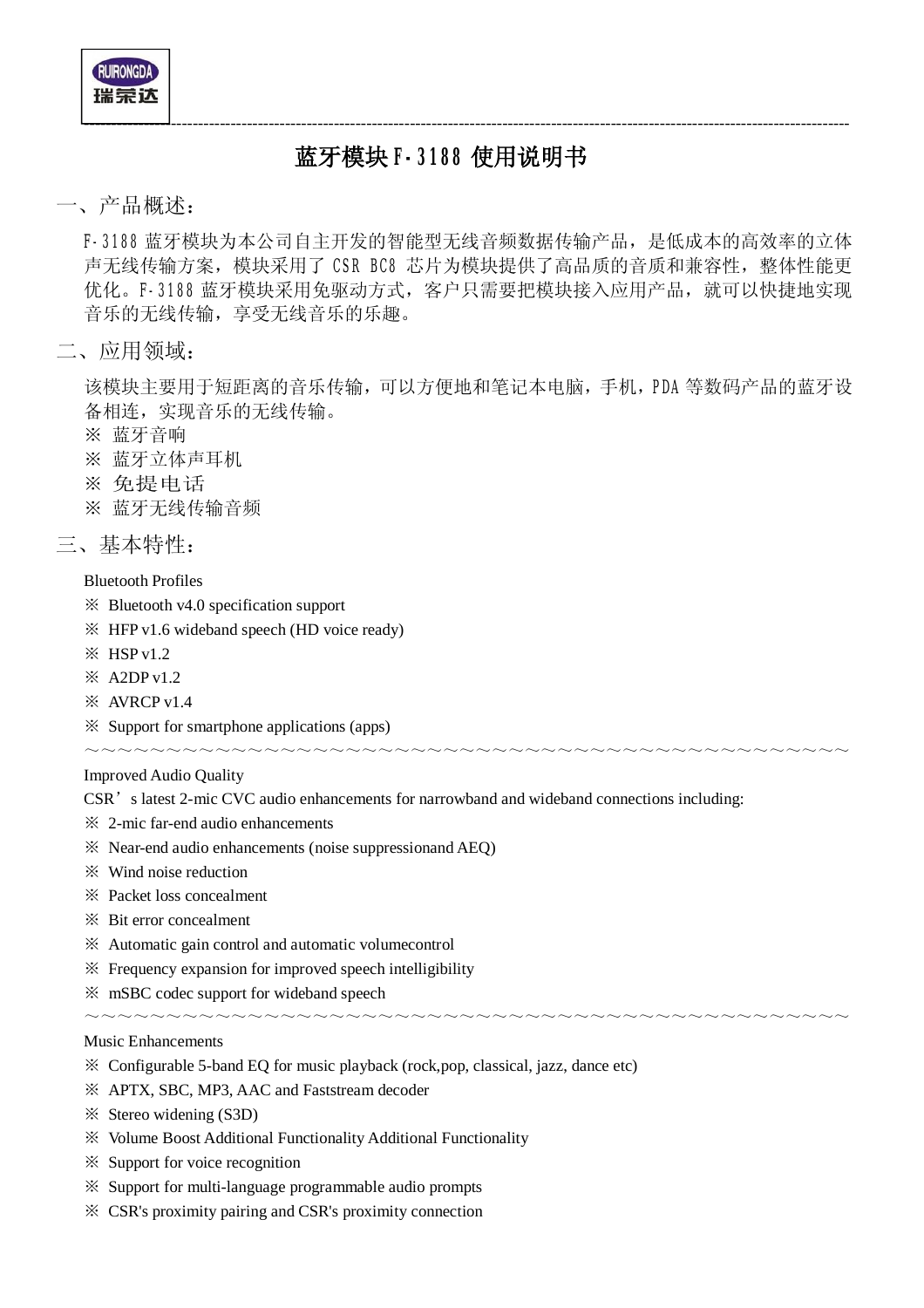

- ※ Multipoint support for HFP connection to 2 handsets for voice
- ※ Multipoint support for A2DP connection to 2 A2DP sources for music playback
- ※ Talk-time extension

## 四、性能参数:

| 型号      | F-3188                                |  |  |
|---------|---------------------------------------|--|--|
| 蓝牙规格    | Bluetooth V4.0                        |  |  |
| 调制方式    | GFSK, $\pi$ /4 DQPSK, 8DPSK           |  |  |
| 供电电压:   | $3.3 - 4.2V$                          |  |  |
| 支持蓝牙协议  | HFPV1.6, HSPV1.2, A2DPV1.2, AVRCPV1.4 |  |  |
| 工作电流    | $\leq$ 30mA                           |  |  |
| 待机电流    | $<$ 50uA                              |  |  |
| 温度范围    | -40 $^{\circ}$ C to +80 $^{\circ}$ C  |  |  |
| 无线传输范围: | 大于 10 米                               |  |  |
| 传输功率:   | 支持 CLASS1/CLASS2/CLASS3<br>最大可调 9dBm  |  |  |
| 灵敏度:    | $-80$ dBm< $0.1\%$ BER                |  |  |
| 频率范围:   | 2.4GHz-2.480GHz                       |  |  |
| 对外接口:   | PIO, SPI, I2S and PCM, USB            |  |  |
| 音频性能    | 支持 AAC, MP3, SBC, APTX,立体声            |  |  |
| 音频信噪比:  | $\geq 75dB$                           |  |  |
| 失真度     | $\leq 0.1\%$                          |  |  |
| 模块尺寸    | 25X13.5X0.8MM                         |  |  |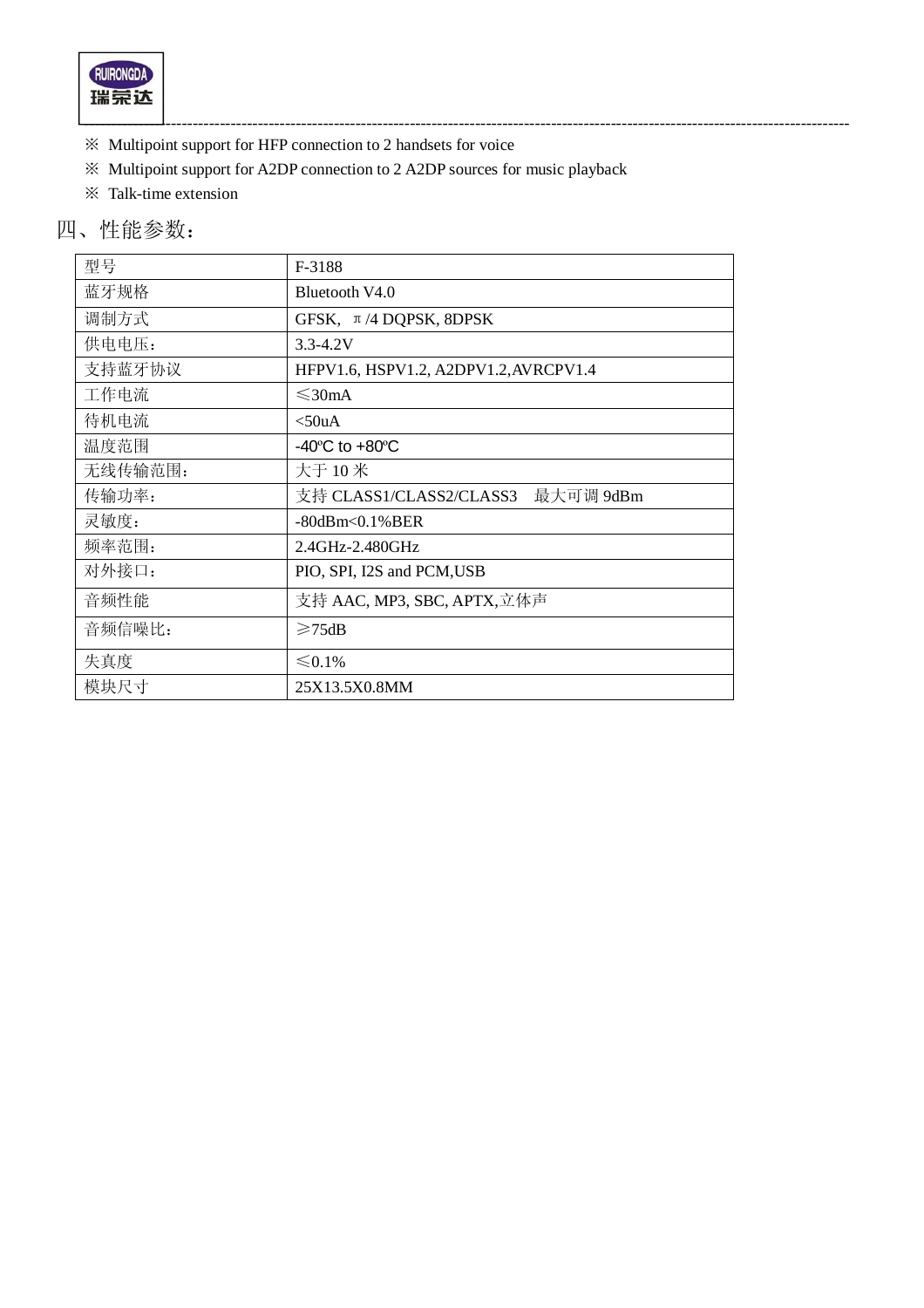

五、模块尺寸图:



六、模块脚位定义图



 $\ddot{\phantom{a}}$ 

 $\ddot{\phantom{a}}$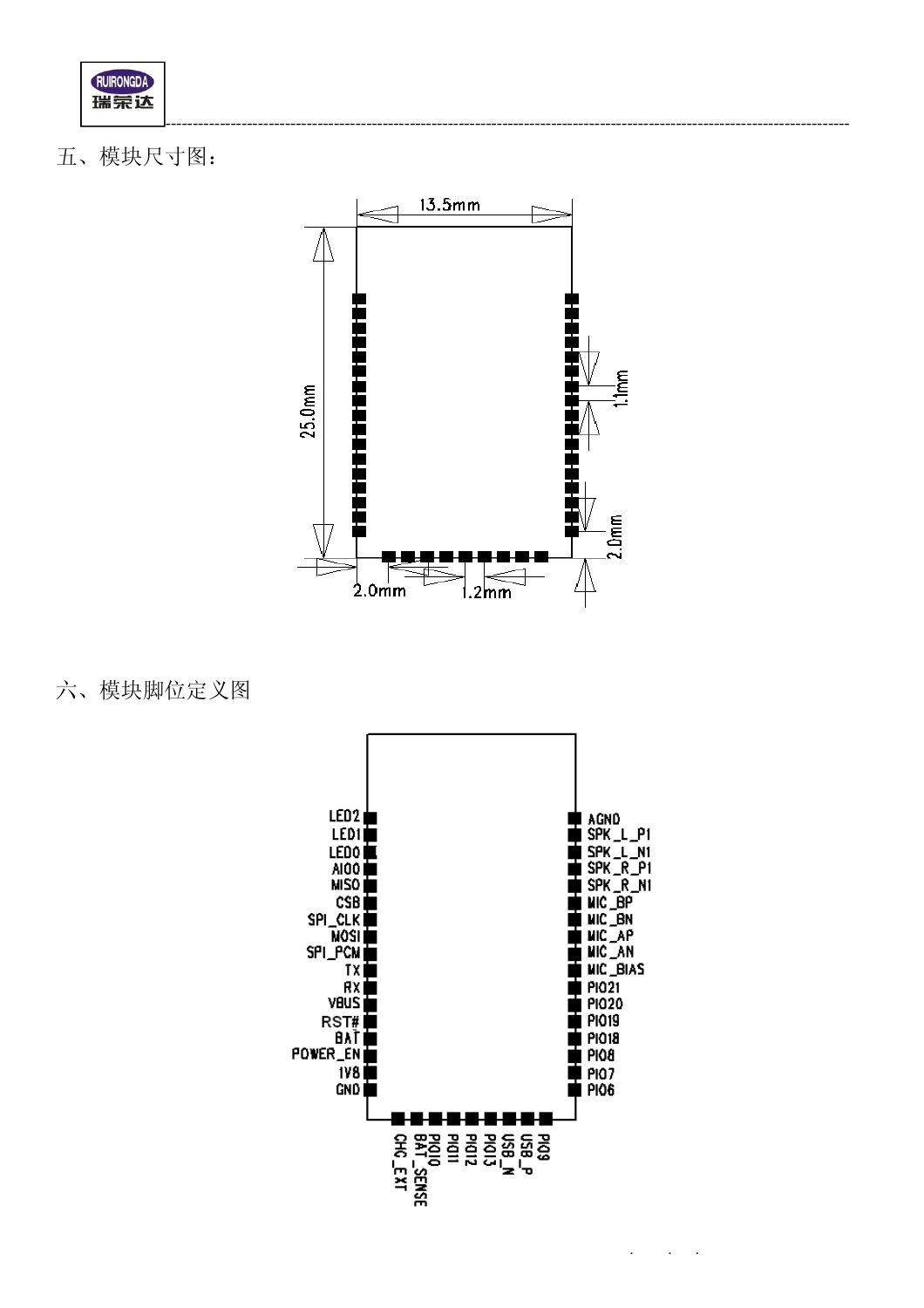# **七、引脚功能说明**

| Pin            | Symb                | $1/O$                                    | Description                                                                                        |
|----------------|---------------------|------------------------------------------|----------------------------------------------------------------------------------------------------|
| $\mathbf{1}$   | LED <sub>2</sub>    | <b>Bi-directional</b>                    | <b>LED</b> Driver                                                                                  |
| 2              | LED1                | <b>Bi-directional</b>                    | <b>LED</b> Driver                                                                                  |
| 3              | LED <sub>0</sub>    | Bi-directional                           | <b>LED</b> Driver                                                                                  |
| $\overline{4}$ | AIO0                | <b>Bi-directional</b>                    | Programmable<br>input/output                                                                       |
| 5              | <b>MISO</b>         | Bi-directional with weak<br>pull-down    | Programmable input/output<br>Alternative function: SPI data Output<br>PCM1 synchronous data Output |
| 6              | CSB                 | Bi-directional<br>with weak<br>pull-down | Programmable input/output<br>Alternative function: SPI data Output<br>PCM1 synchronous data sync   |
| $\overline{7}$ | SPI_CLK             | Bi-directional with weak<br>pull-down    | Programmable input/output<br>Alternative function: SPI clock<br>PCM1 synchronous data Clock        |
| 8              | <b>MOSI</b>         | Bi-directional with weak<br>pull-down    | Programmable input/output<br>Alternative function: SPI data input<br>PCM1 synchronous data output  |
| 9              | SPI_PCM             | Input<br>with<br>weak<br>pull-down       | SPI/PCM select input<br>0: PCM/PIO interface<br>$1:$ SPI                                           |
| 10             | <b>TX</b>           | Bi-directional with strong<br>pull-down  | Programmable input/output<br>Alternative function: UART data output                                |
| 11             | RX                  | Bi-directional with weak<br>pull-down    | Programmable input/output<br>Alternative function: UART data input                                 |
| 12             | <b>VBUS</b>         | Charger input                            |                                                                                                    |
| 13             | RST#                |                                          | Reset if low, pull low minimum 5ms to case a reset                                                 |
| 14             | <b>BAT</b>          | Battery positive terminal                | $3.3 - 4.2V$                                                                                       |
| 15             | POWER_EN            | Input<br>with<br>weak<br>pull-down       | Regulator enable input                                                                             |
| 16             | <b>VBUS</b><br>1.8V | <b>POWER</b>                             | $+1.8V$ Output                                                                                     |
| 17             | <b>GND</b>          | Ground                                   | Ground connect battery negative                                                                    |
| 18             | CHG_EXT             | <b>External Battery charger</b>          | Charge                                                                                             |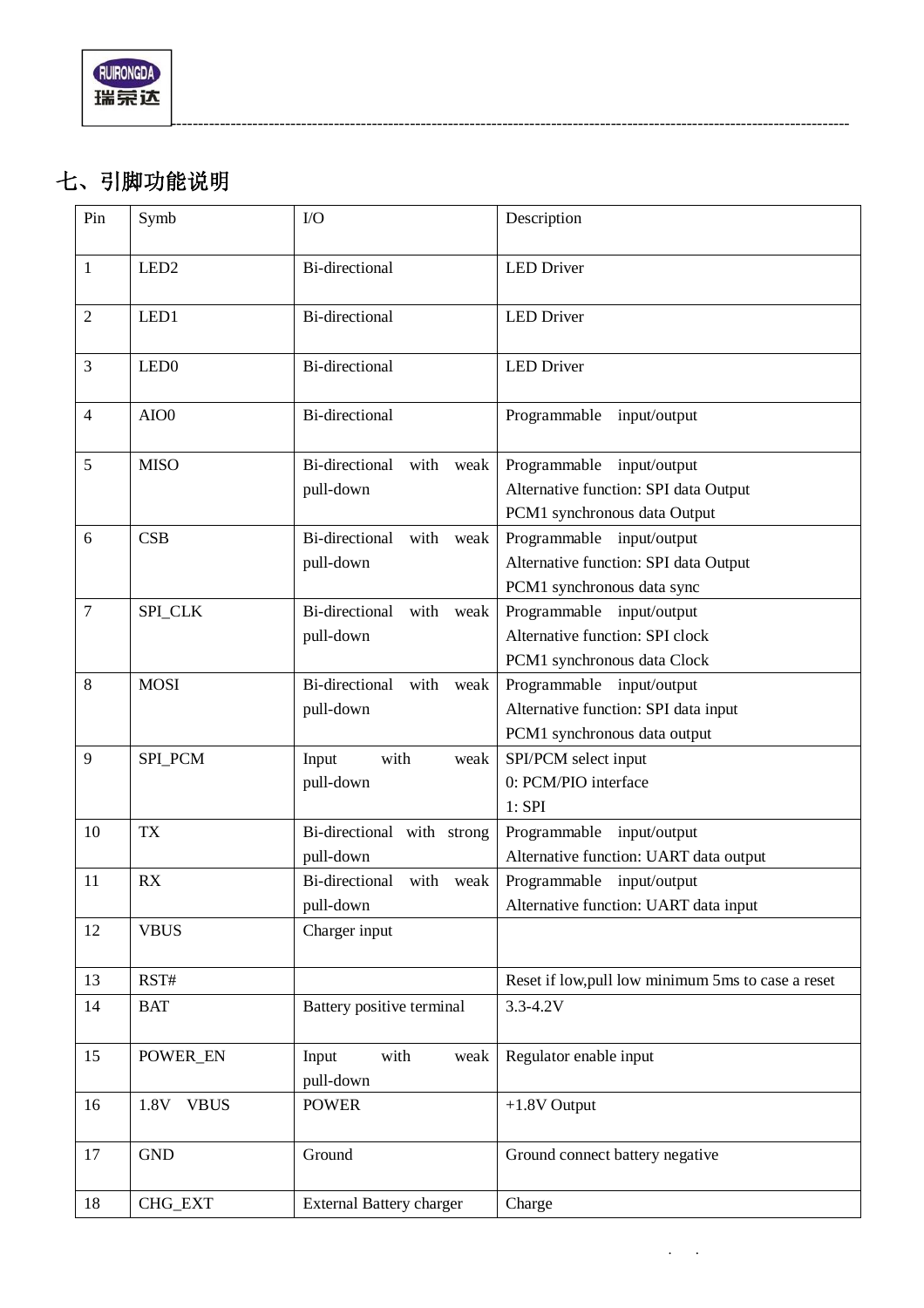

| 19 | <b>BAT_SENSE</b> | Battery charger sense input             | <b>BAT_SENSE</b>                                                |
|----|------------------|-----------------------------------------|-----------------------------------------------------------------|
| 20 | <b>PIO10</b>     | Bi-directional with strong<br>pull-down | Programmable<br>input/output                                    |
| 21 | <b>PIO11</b>     | Bi-directional with strong<br>pull-down | Programmable<br>input/output                                    |
| 22 | <b>PIO12</b>     | Bi-directional with strong<br>pull-down | Programmable<br>input/output                                    |
| 23 | <b>PIO13</b>     | Bi-directional with strong<br>pull-down | Programmable input/output                                       |
| 24 | USB_N            | Bi-directional                          | USB data plus with selectable internal 1.5K pull up<br>resistor |
| 25 | $USB_P$          | Bi-directional                          | USB data minus                                                  |
| 26 | PIO <sub>9</sub> | Bi-directional with strong<br>pull-down | Programmable input/output                                       |
| 27 | PIO <sub>6</sub> | Bi-directional with strong<br>pull-down | Programmable input/output                                       |
| 28 | PIO7             | Bi-directional with strong<br>pull-down | Programmable input/output                                       |
| 29 | PIO <sub>8</sub> | Bi-directional with strong<br>pull-down | Programmable input/output                                       |
| 30 | <b>PIO18</b>     | Bi-directional with weak<br>pull-down   | Programmable input/output                                       |
| 31 | PIO19            | Bi-directional with weak<br>pull-down   | Programmable input/output                                       |
| 32 | <b>PIO20</b>     | Bi-directional with weak                | Programmable input/output                                       |
| 33 | PIO21            | Bi-directional with weak                | Programmable input/output                                       |
| 34 | MIC_BIAS         | Analogue out                            | Microphone bias                                                 |
| 35 | MIC_AN           | Analogue in                             | Microphone<br>input negative , channel A                        |
| 36 | MIC_AP           | Analogue in                             | Microphone<br>input positive , channel A                        |
| 37 | MIC_BN           | Analogue in                             | Microphone<br>input negative , channel B                        |
| 38 | MIC_BP           | Analogue in                             | input positive , channel B<br>Microphone                        |
| 39 | SPK_R_N1         | Analogue out                            | Speaker output positive, right                                  |
| 40 | SPK_R_P1         | Analogue out                            | Speaker output negative, right                                  |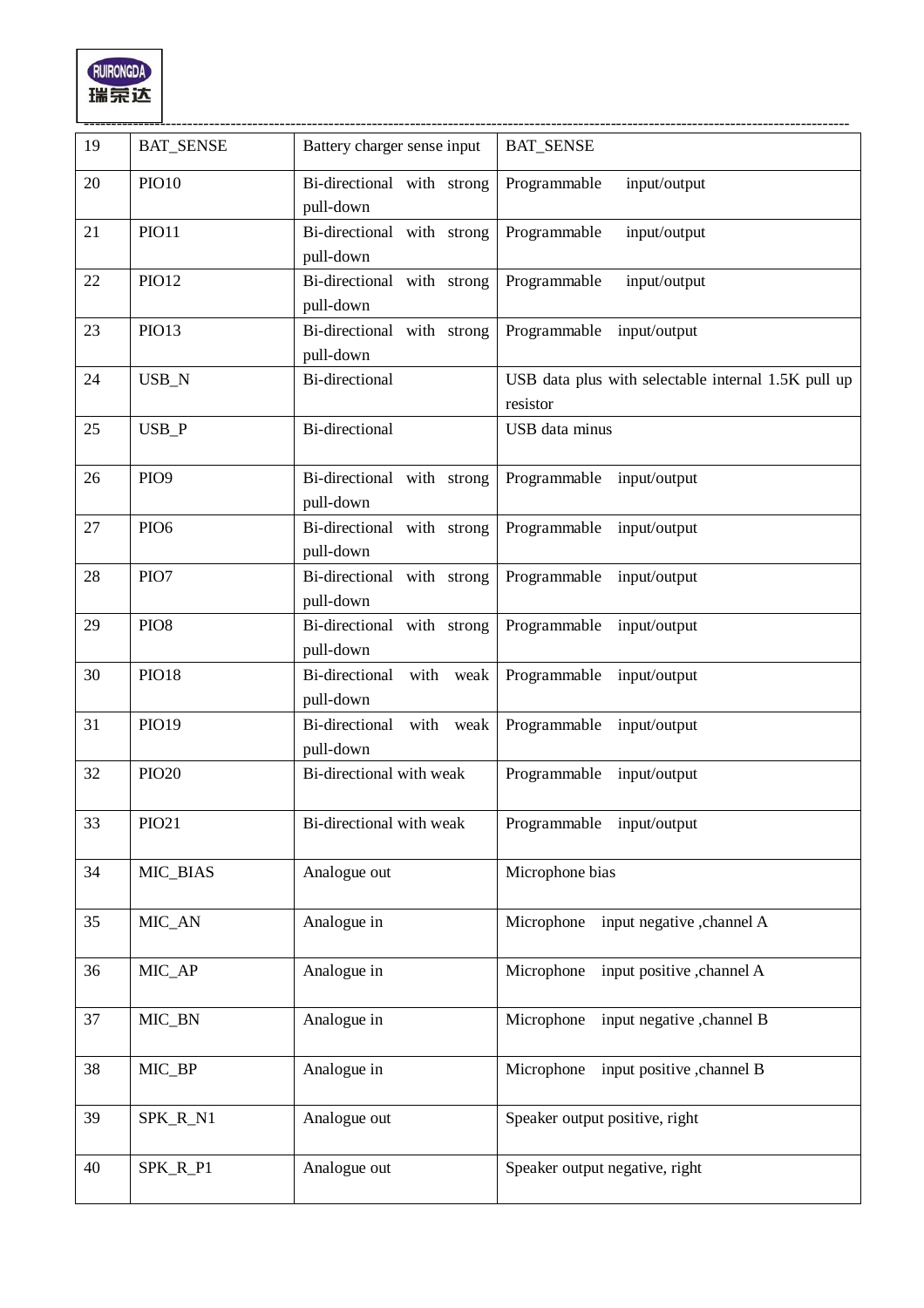

| 41 | SPK_L_N1    | Analogue out    | Speaker output positive, left |
|----|-------------|-----------------|-------------------------------|
| 42 | SPK_L_P1    | Analogue out    | Speaker output negative, left |
| 43 | <b>AGND</b> | Analogue Ground |                               |

八、设计注意事项: (模块兼容 8610, 8620, 8640, 8645 四个 IC, 就是分单, 双声道)

-------------------------------------------------------------------------------------------------------------------------

1)

BC8610,8620---------------是单声道的芯片

这时音频只有 PIN41, PIN42 也就是 SPK\_L\_N, SPK\_L\_P 有音频输出, 而 SPK\_R\_N, SPK\_R\_P 是空脚

BC8640,8645---------------是双声道的芯片,SPK\_L\_N, SPK\_L\_P,SPK\_R\_N, SPK\_R\_P 都有音频输出,属于立体声 2)IO 口注意事项 PIO21, PIO20, PIO19, PIO18, PIO7, 只有这 5 个 IO 口可以用来做按键, 其他的口做输出。 --------------------------------------------------------------------------------------------------------------------------

九、电路连接注意:

F-3188 外接功放的时候,必须接差分输入的功放,如果不接差分输入的功放,必须接一个运放 平衡两个差分的电平,否则会有"啪啪"的冲击声。

十、注意事项:

- A. 关于无线蓝牙的使用环境, 无线信号包括蓝牙应用都受周围环境的影响很大, 如 树木、金属等障碍物会对无线信号有一定的吸收,从而在实际应用中,数据传输的距离 受一定的影响。
- B.由于蓝牙模块都要配套现有的系统,放置在外壳中。由于金属外壳对无线射频信 号是有屏蔽作用的。所以建议不要安装在金属外壳中。
- C.PCB 布板:蓝牙模块的天线部分的是 PCB 天线,由于金属会削弱天线的功能,在给模 块布板的时候,模块天线下面严禁铺地和走线,若能挖空更好。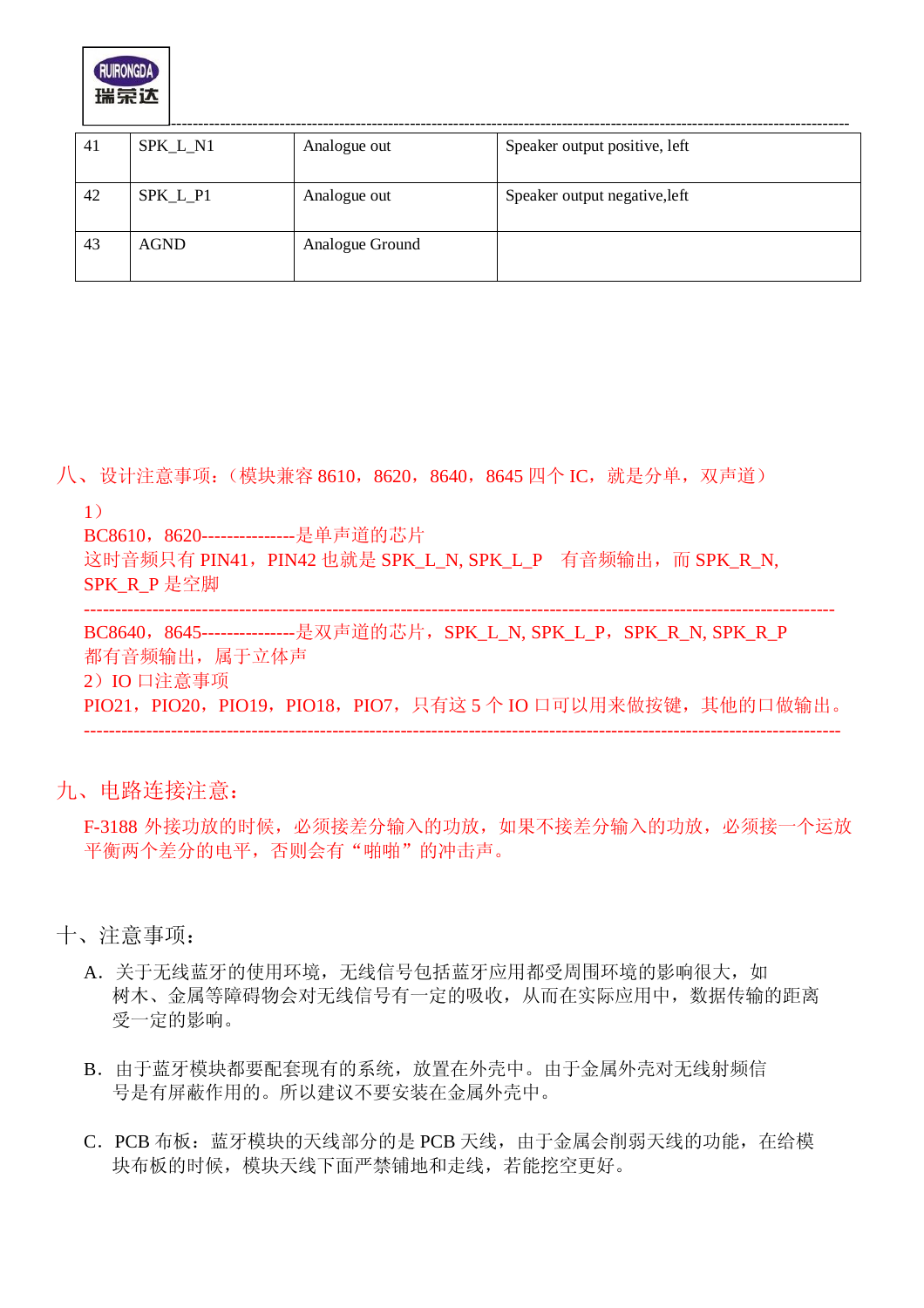

十、应用电路: